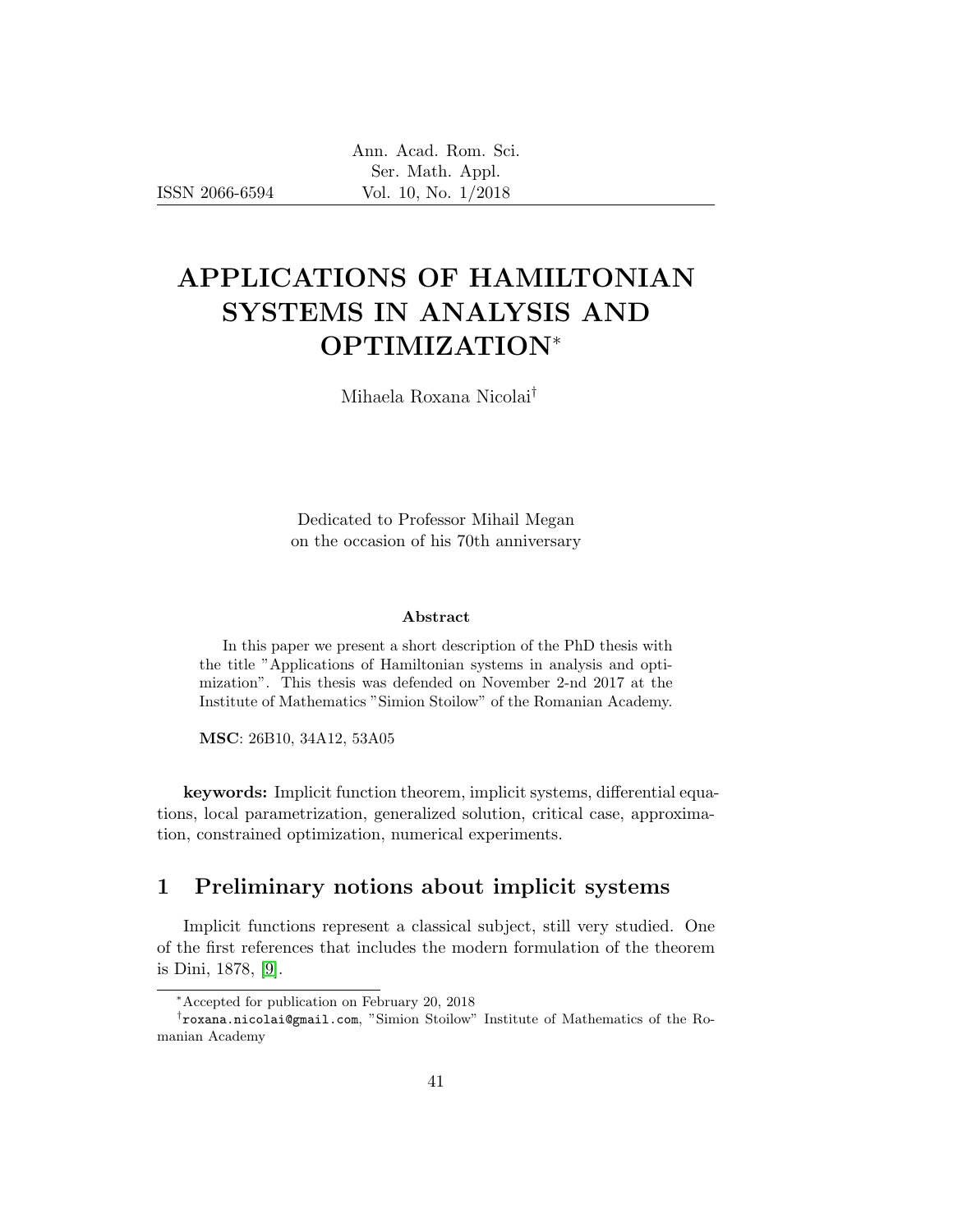A new approach (constructive), the implicit parametrization method, was introduced in the paper Tiba, 2013, [\[33\]](#page-17-0), in dimension two and three. An advantage of this method is that it uses just systems of ordinary differential equations to obtain the solution in parametric form. It can be applied in the critical case too.

In this chapter, we have presented important results form the recent literature, referring to the implicit function theorem. We discuss the constructive approach and we present the constructive reformulation of the classical implicit function theorem Diener, Schuster, 2009, [\[8\]](#page-15-1), and also the case of power series Torriani, 1989, [\[35\]](#page-17-1), Sokal, 2009, [\[31\]](#page-17-2).

We give results on the local character, about the size of the neighborhood where the solution exists, Holtzman, 1970, [\[12\]](#page-15-2), Chang, He, Prahbu, 2003, [\[5\]](#page-15-3), Phien, 2012, [\[29\]](#page-17-3), and different global formulations for the implicit function theorem, Zhang, Ge, 2006, [\[36\]](#page-17-4), Cristea, 2007, [\[7\]](#page-15-4), Idczak, [\[14\]](#page-15-5), [\[15\]](#page-15-6), [\[16\]](#page-15-7). In the last part of this chapter we discuss the case when the differentiability hypothesis from the implicit function theorem is replaced by weaker ones, Jittorntrum, 1978, [\[17\]](#page-16-0), Kumagai, 1980, [\[19\]](#page-16-1), Clarke, 1983, [\[6\]](#page-15-8), Hurwicz, Richter, 2006, [\[13\]](#page-15-9), Dontchev, Rockafellar, 2009, [\[10\]](#page-15-10).

## 2 Hamiltonian Method

#### 2.1 Curves in dimension two and three

Here, we follow first Tiba, 2013, [\[33\]](#page-17-0).

Consider the implicit equation [\(1\)](#page-1-0), where  $\Omega \subset \mathbb{R}^2$  is an open subset and  $g: \Omega \to \mathbb{R}$  is of class  $C^1(\Omega)$ :

<span id="page-1-0"></span>
$$
g(x, y) = 0 \text{ in } \Omega,\tag{1}
$$

and we assume the classical conditions

$$
g(x_0, y_0) = 0
$$
  

$$
\nabla g(x_0, y_0) \neq 0.
$$

Here  $\nabla g(x, y)$  is the normal vector to the level lines of g. Therefore, vector [\(2\)](#page-1-1) gives the tangent to the curve (defined by the implicit function theorem):

<span id="page-1-1"></span>
$$
tg(x,y) = \left(-\frac{\partial g}{\partial y}(x,y), \frac{\partial g}{\partial x}(x,y)\right) \neq 0.
$$
 (2)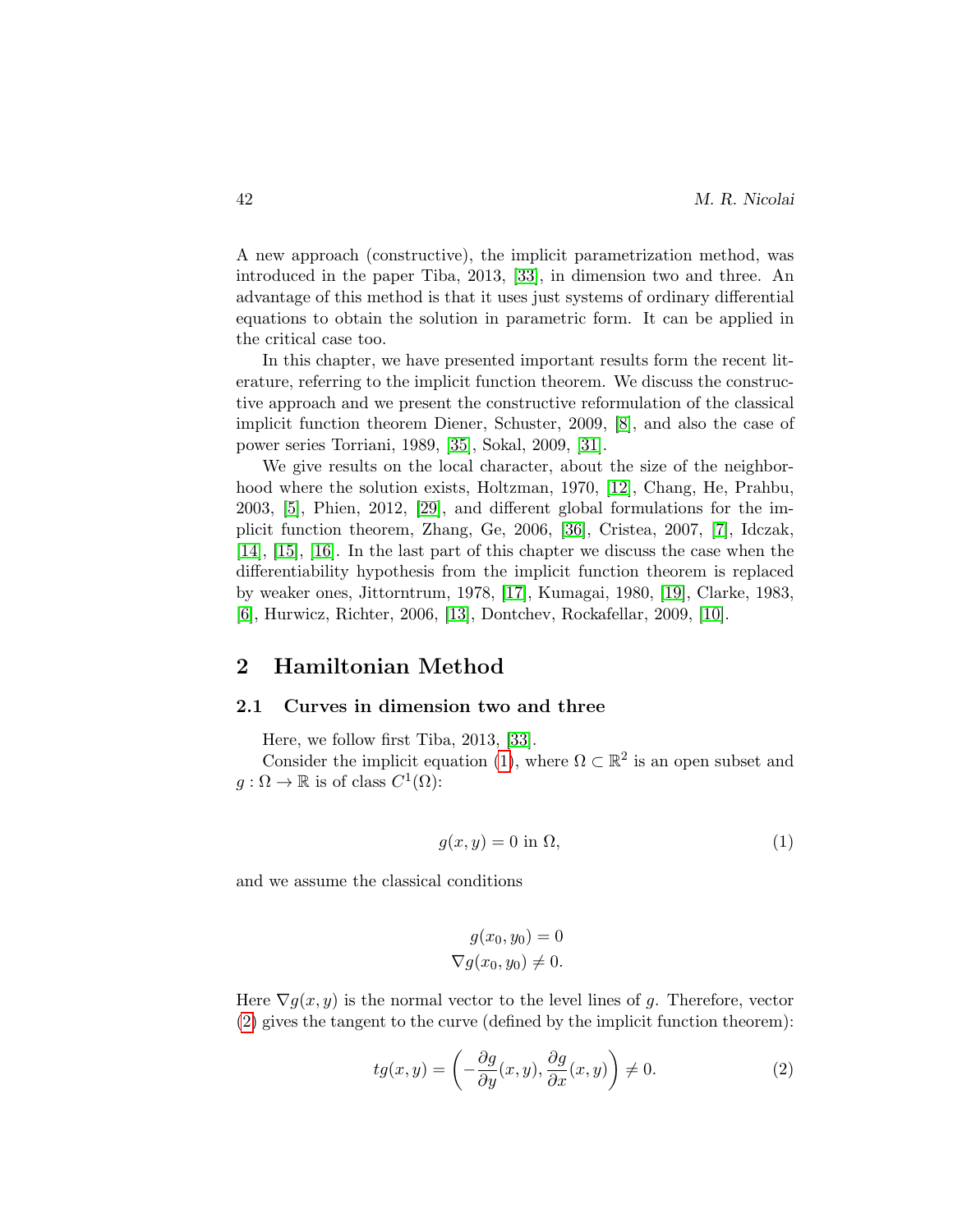<span id="page-2-0"></span>We define the Hamiltonian system [\(3\)](#page-2-0) with the initial conditions [\(4\)](#page-2-1):

$$
x'(t) = -\frac{\partial g}{\partial y}(x(t), y(t))
$$
  

$$
y'(t) = \frac{\partial g}{\partial x}(x(t), y(t))
$$
 (3)

<span id="page-2-1"></span>
$$
x(0) = x_0, y(0) = y_0.
$$
\n<sup>(4)</sup>

Proposition 1. We have:

$$
g(x(t), y(t)) = 0, \ \forall \ t \in I_{max},
$$

where  $I_{max}$  is the maximal existence interval for the problem [\(3\)](#page-2-0), [\(4\)](#page-2-1), according to Peano's theorem.

We consider now the implicit system in dimension three, Tiba, 2013, [\[33\]](#page-17-0):

<span id="page-2-2"></span>
$$
F(x, y, z) = 0, \ G(x, y, z) = 0,
$$
\n(5)

where  $F, G: \Omega \subset \mathbb{R}^3 \to \mathbb{R}$  are of class  $C^1(\Omega)$ ,  $\Omega$  is an open subset of  $\mathbb{R}^3$  and:

$$
\frac{D(F,G)}{D(y,z)} \neq 0, \quad \text{in} \ (x_0,y_0,z_0).
$$

We assume that [\(5\)](#page-2-2) and the independence condition are satisfied in  $(x_0, y_0, z_0) \in \Omega$ .

We will build an explicit parametrization which solves [\(5\)](#page-2-2), using the normal vectors to the two surfaces around  $(x_0, y_0, z_0)$ :  $n_1 = \nabla F(x, y, z)$ ,  $n_2 = \nabla G(x, y, z)$  and the tangent vector to the curve obtained from their intersection:  $\theta = n_1 \times n_2$ .

We now consider the ordinary differential system:

<span id="page-2-3"></span>
$$
x'(t) = \theta_1(t)
$$
  
\n
$$
y'(t) = \theta_2(t)
$$
  
\n
$$
z'(t) = \theta_3(t)
$$
  
\n
$$
x(0) = x_0, y(0) = y_0, z(0) = z_0.
$$
\n(6)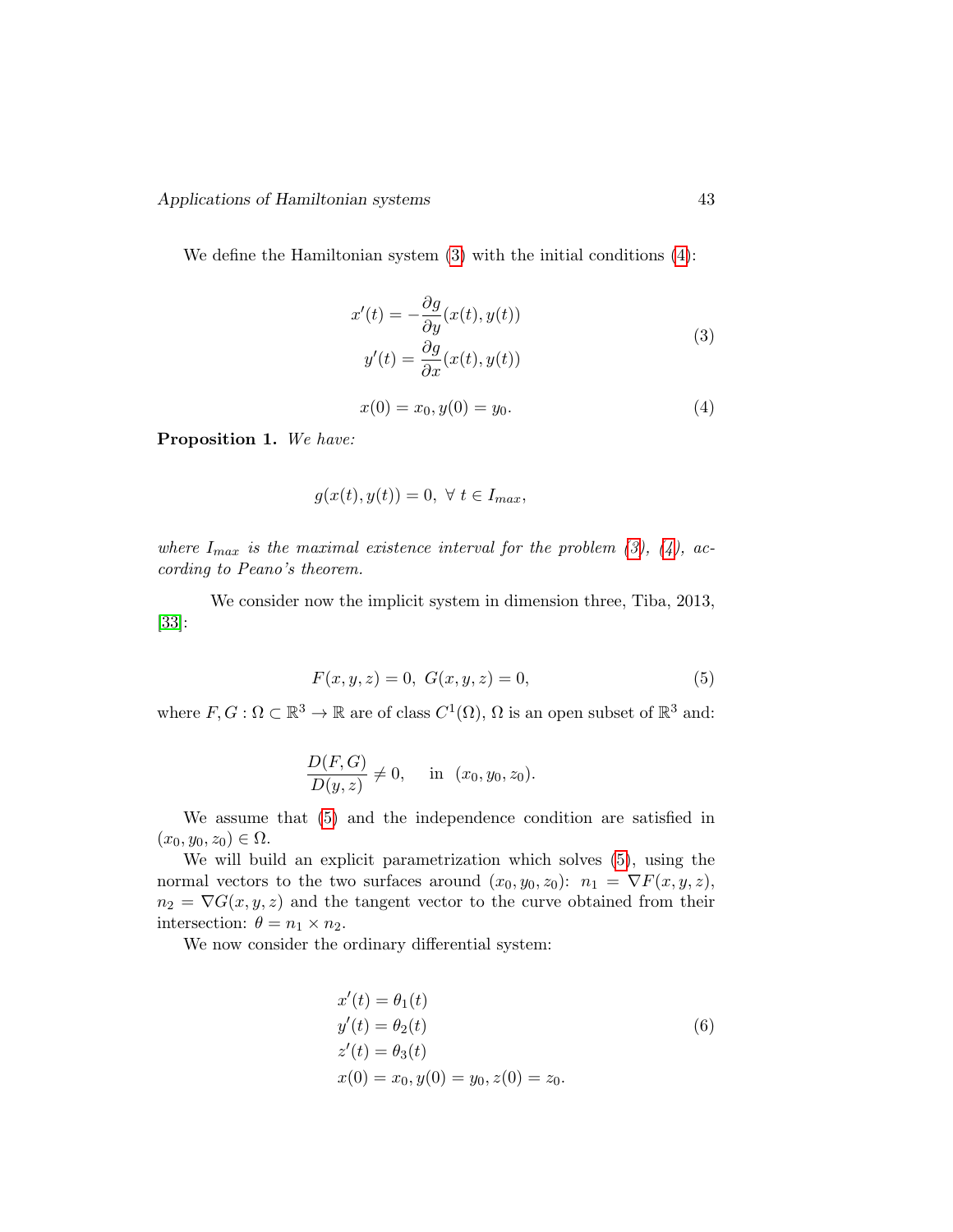From Peano's theorem, the system [\(6\)](#page-2-3) has at least one solution defined on some maximal existence interval  $I_{max}$  around 0.

Proposition 2. We have:

$$
F(x(t), y(t), z(t)) = G(x(t), y(t), z(t)) = 0, \forall t \in I_{max}.
$$

## 2.2 Surfaces in dimension three

In dimension three, consider the case of just one implicit equation:

<span id="page-3-0"></span>
$$
f(x, y, z) = 0,\t\t(7)
$$

where  $f \in C^1(\overline{\Omega})$ ,  $\Omega \subset \mathbb{R}^3$  is a bounded domain and we have  $f(x_0, y_0, z_0) =$ 0. We obtain a parametrization for surface [\(7\)](#page-3-0) using just ordinary differential systems.

We associate with the implicit equation [\(7\)](#page-3-0) two iterated Hamiltonian systems, Nicolai, Tiba, 2015, [\[26\]](#page-16-2):

<span id="page-3-1"></span>
$$
x'(t) = -f_y(x(t), y(t), z(t)), \t t \in I_1,y'(t) = f_x(x(t), y(t), z(t)), \t t \in I_1,z'(t) = 0, \t t \in I_1,
$$
 (8)

$$
x(0) = x_0, y(0) = y_0, z(0) = z_0;
$$
\n(9)

<span id="page-3-2"></span>
$$
\dot{\varphi}(s,t) = -f_z(\varphi(s,t), \psi(s,t), \xi(s,t)), \qquad s \in I_2(t), \n\dot{\psi}(s,t) = 0, \qquad s \in I_2(t), \quad (10)
$$

$$
\dot \xi(s,t) \hspace{2mm} = \hspace{2mm} f_x(\varphi(s,t),\psi(s,t),\xi(s,t)), \hspace{2cm} s \in I_2(t),
$$

$$
\varphi(0,t) = x(t), \psi(0,t) = y(t), \xi(0,t) = z(t), \qquad (11)
$$

where  $f_x, f_y, f_z$  are the derivatives of  $f(\cdot, \cdot, \cdot)$ , with respect to x, y and z and  $I_1$ ,  $I_2(t)$  are real closed intervals, containing 0 in their interior. We impose that the initial condition satisfies:  $f(x_0, y_0, z_0) = 0$ ,  $\nabla f(x_0, y_0, z_0) \neq 0$ .

In fact, we choose  $f_x(x_0, y_0, z_0) \neq 0$ , which ensures that  $(x_0, y_0, z_0)$  is not a critical point for both systems.

If we have  $f_y(\tilde{x}, \tilde{y}, \tilde{z}) \neq 0$ , we can also use a second variant of the iterated Hamiltonian systems: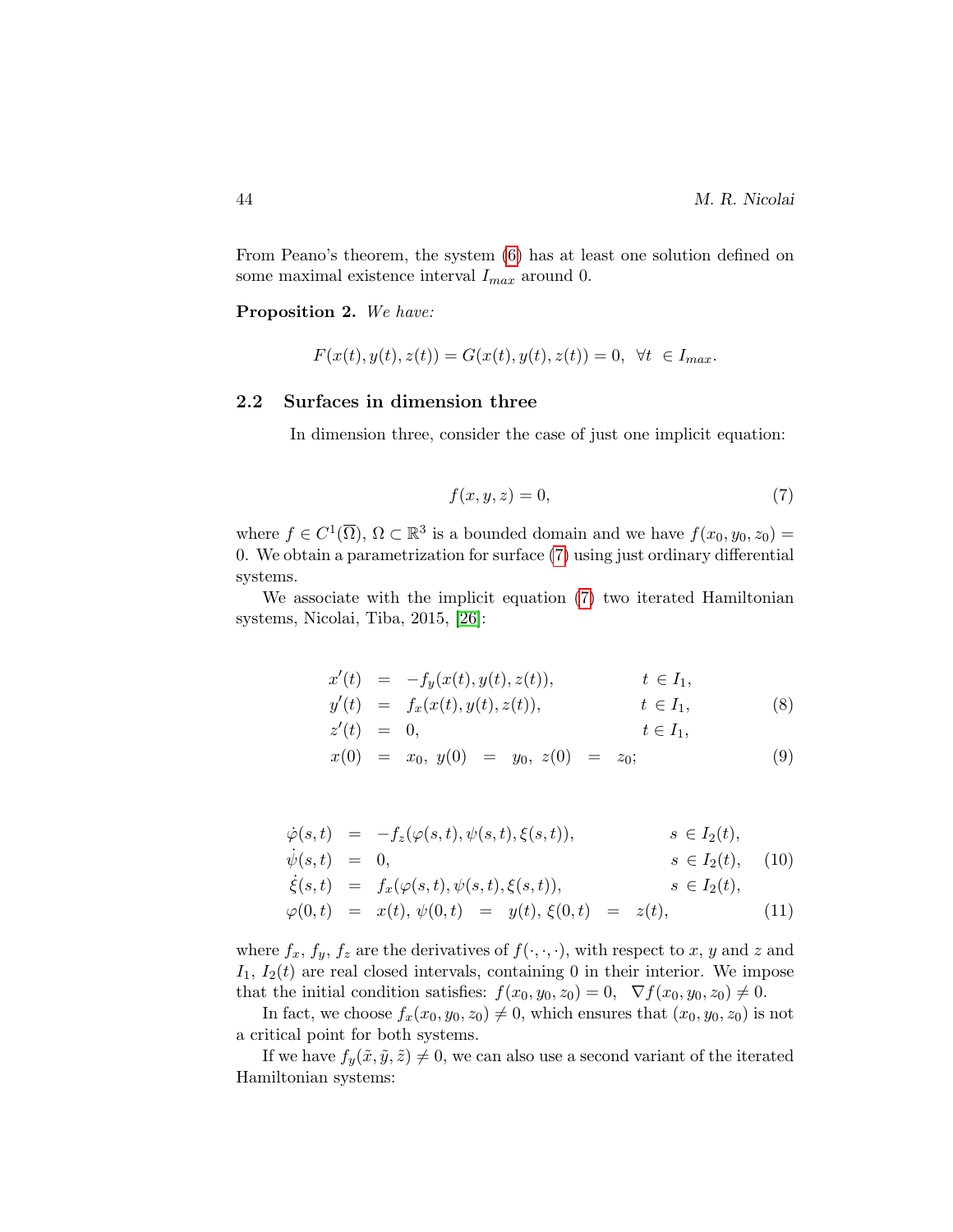<span id="page-4-0"></span>
$$
x'(t) = -f_y(x(t), y(t), z(t)), \t t \in I_1,
$$
  
\n
$$
y'(t) = f_x(x(t), y(t), z(t)), \t t \in I_1,
$$
  
\n
$$
z'(t) = 0, \t t \in I_1,
$$
  
\n
$$
x(0) = \tilde{x}, y(0) = \tilde{y}, z(0) = \tilde{z};
$$
\n(12)

and

<span id="page-4-1"></span>
$$
\dot{\varphi}(s,t) = 0, \qquad s \in I_2(t) \n\dot{\psi}(s,t) = -f_z(\varphi(s,t), \psi(s,t), \xi(s,t)), \qquad s \in I_2(t), \quad (13) \n\dot{\xi}(s,t) = f_y(\varphi(s,t), \psi(s,t), \xi(s,t)), \qquad s \in I_2(t), \n\varphi(0,t) = x(t), \psi(0,t) = y(t), \xi(0,t) = z(t).
$$

We observe that if  $\nabla f(\tilde{x}, \tilde{y}, \tilde{z}) \neq 0$ , for a good choice of the axes, we can obtain  $f_x(\tilde{x}, \tilde{y}, \tilde{z}) \neq 0$  and  $f_y(\tilde{x}, \tilde{y}, \tilde{z}) \neq 0$  and we can use both variants of the systems. The obtained solutions are local around the initial condition. In dimension three, the solution of the alternative system  $(12)$  -  $(13)$  can be taken together with the one of the first Hamiltonian system [\(8\)](#page-3-1) - [\(11\)](#page-3-2), to obtain more information.

An important property of the existence intervals of the systems [\(8\)](#page-3-1) - [\(11\)](#page-3-2) is that they can be chosen independently of the parameter  $t$ .

Proposition 3. [Nicolai, Tiba, 2015, [\[26\]](#page-16-2)] The following two affirmations are true:

a)  $I_2(t) \supset I_2$ ,  $\forall t \in I_1$ , where  $0 \in int I_2$  and  $I_2 = I_2 \subset \mathbb{R}$ , *i.e.* systems [\(8\)](#page-3-1) - [\(11\)](#page-3-2) can be chosen independently of the parameter t.

b) systems  $(8)$ ,  $(9)$ , respectively  $(10)$ ,  $(11)$  have unique solutions on  $I_1$ , respectively on  $I_2$ , for any fixed  $t \in I_1$ , in the class of equivalent parametrizations.

The following two results were first presented in Nicolai, Tiba, 2015, [\[26\]](#page-16-2).

#### Corollary 1.

$$
f(\varphi(s,t), \psi(s,t), \xi(s,t)) = f(x(t), y(t), z(t)) = 0, \ \forall \ (s,t) \in I_1 \times I_2. \tag{14}
$$

**Proposition 4.** If we choose the domain  $I_1 \times I_2$  small enough around the origin and  $f \in C^2(\Omega)$ , the mapping  $(\varphi, \psi, \xi) : I_1 \times I_2 \to \mathbb{R}^3$  is regular and one-to-one on its image.

For numerical examples we recommend Nicolai, Tiba, 2015, [\[26\]](#page-16-2) and Nicolai, 2015, [\[24\]](#page-16-3).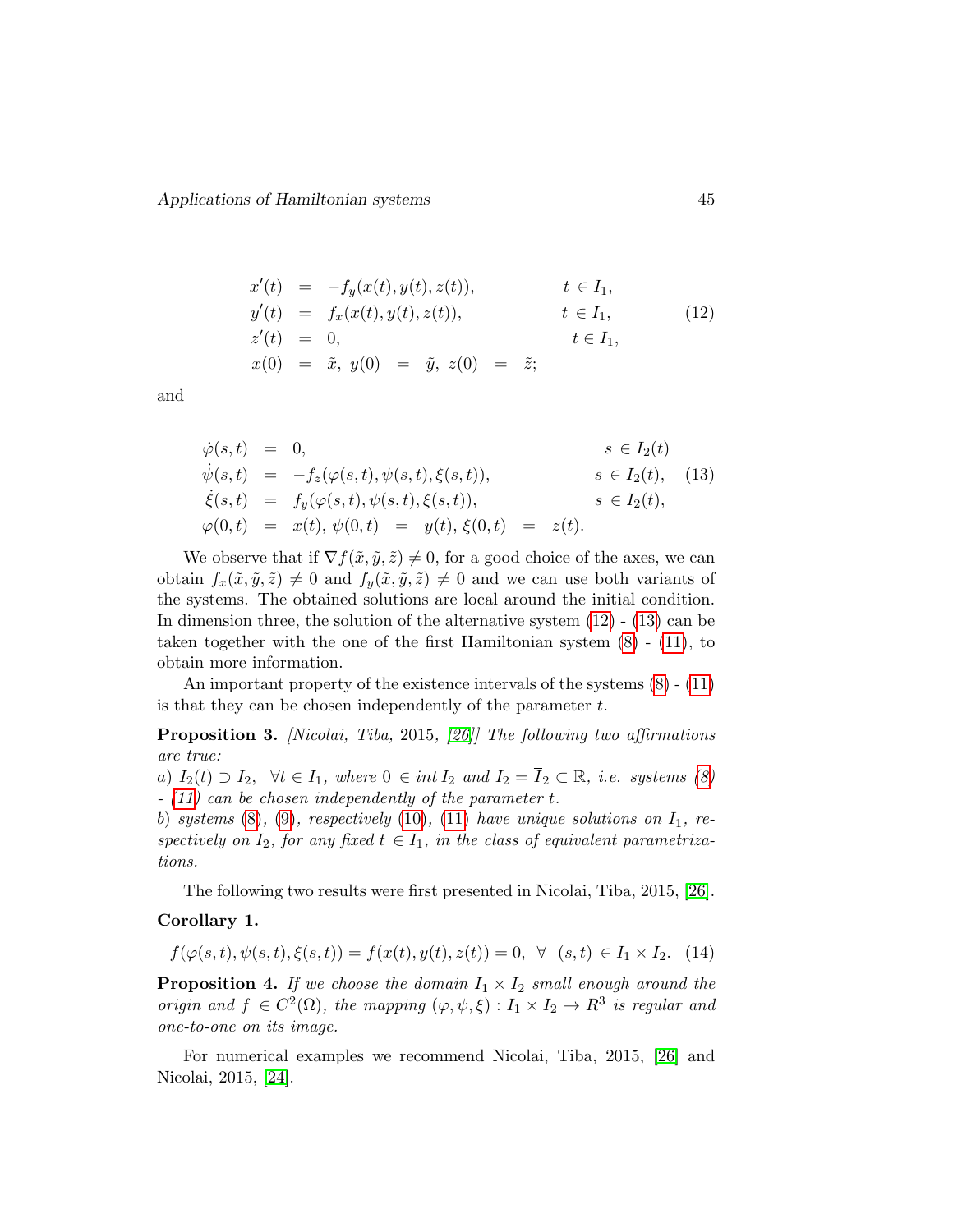## 3 Critical case

#### 3.1 Dependence on the initial data

The varieties that represent the solutions of implicit systems in the classical case, can be obtained as the solution of a Hamiltonian systems in dimension two, or of iterated Hamiltonian systems, in dimension three. The well known continuity properties of the initial conditions of ordinary differential systems are also true for iterated systems, and they play a fundamental role in defining the notion of generalized solution, in the case where the classical hypothesis of independence is fulfilled. This chapter is based on the original papers Nicolai, Tiba, 2015, [\[26\]](#page-16-2), Nicolai, 2015, [\[23\]](#page-16-4) and also we use the papers Tiba, 2013, [\[33\]](#page-17-0), Ombach, 1970, [\[28\]](#page-16-5), Krantz, Parks, 2002, [\[18\]](#page-16-6).

## 3.1.1 Generalized solutions

We now assume that  $f: \Omega \subset \mathbb{R}^3 \to \mathbb{R}$  is  $C^1(\overline{\Omega})$  and  $\nabla f$  is locally Lipschitzian in Ω. We will treat the critical case, in dimension two and three.

In dimension three, we consider the case of one implicit equation and a critical initial point  $(x_0, y_0, z_0) \in \Omega$ :

$$
f(x_0, y_0, z_0) = 0,
$$
  

$$
\nabla f(x_0, y_0, z_0) = 0.
$$

The following results represent a continuity property for systems [\(8\)](#page-3-1) - [\(11\)](#page-3-2), that was introduced in Nicolai, Tiba, 2015, [\[26\]](#page-16-2).

**Proposition 5.** Let  $(\tilde{x}_n, \tilde{y}_n, \tilde{z}_n) \rightarrow (x_0, y_0, z_0) \in \Omega$  and  $(x_n, y_n, z_n)$ ,  $(\varphi_n, \psi_n, z_n)$  $\xi_n$ ) be the solutions of [\(8\)](#page-3-1) - [\(11\)](#page-3-2) associated to the initial condition  $(\tilde{x}_n, \tilde{y}_n, \tilde{z}_n)$ . The next statements are true:

i) There exists two close intervals  $\tilde{I}_1, \tilde{I}_2 \subset \mathbb{R}$ , containing 0 in their interior and  $(x_n, y_n, z_n)$  defined on  $\tilde{I}_1$ , respectively  $(\varphi_n, \psi_n, \xi_n)$  defined on  $\tilde{I}_1 \times \tilde{I}_2$ , for all  $n \in N$ ,

 $ii) (x_n, y_n, z_n) \to (x, y, z) \text{ in } C^1(\tilde{I}_1)^3,$ 

iii)  $(\varphi_n, \psi_n, \xi_n) \to (\varphi, \psi, \xi)$  in  $C(\tilde{I}_1 \times \tilde{I}_2)^3$ .

To obtain the generalized solution for [\(7\)](#page-3-0) in the critical case, we consider  $(\tilde{x}_n, \tilde{y}_n, \tilde{z}_n) \rightarrow (x_0, y_0, z_0)$  in  $\Omega$ , such that  $\nabla f(\tilde{x}_n, \tilde{y}_n, \tilde{z}_n) \neq 0$ .

Let  $(\varphi_n, \psi_n, \xi_n) : I_1 \times I_2 \to \mathbb{R}$  be the solution of systems [\(8\)](#page-3-1) - [\(11\)](#page-3-2) corresponding to the initial condition  $(\tilde{x}_n, \tilde{y}_n, \tilde{z}_n)$  and we consider the set:

$$
T_n = \{(\varphi_n(s,t), \psi_n(s,t), \xi_n(s,t)) : (s,t) \in \tilde{I}_1 \times \tilde{I}_2\}.
$$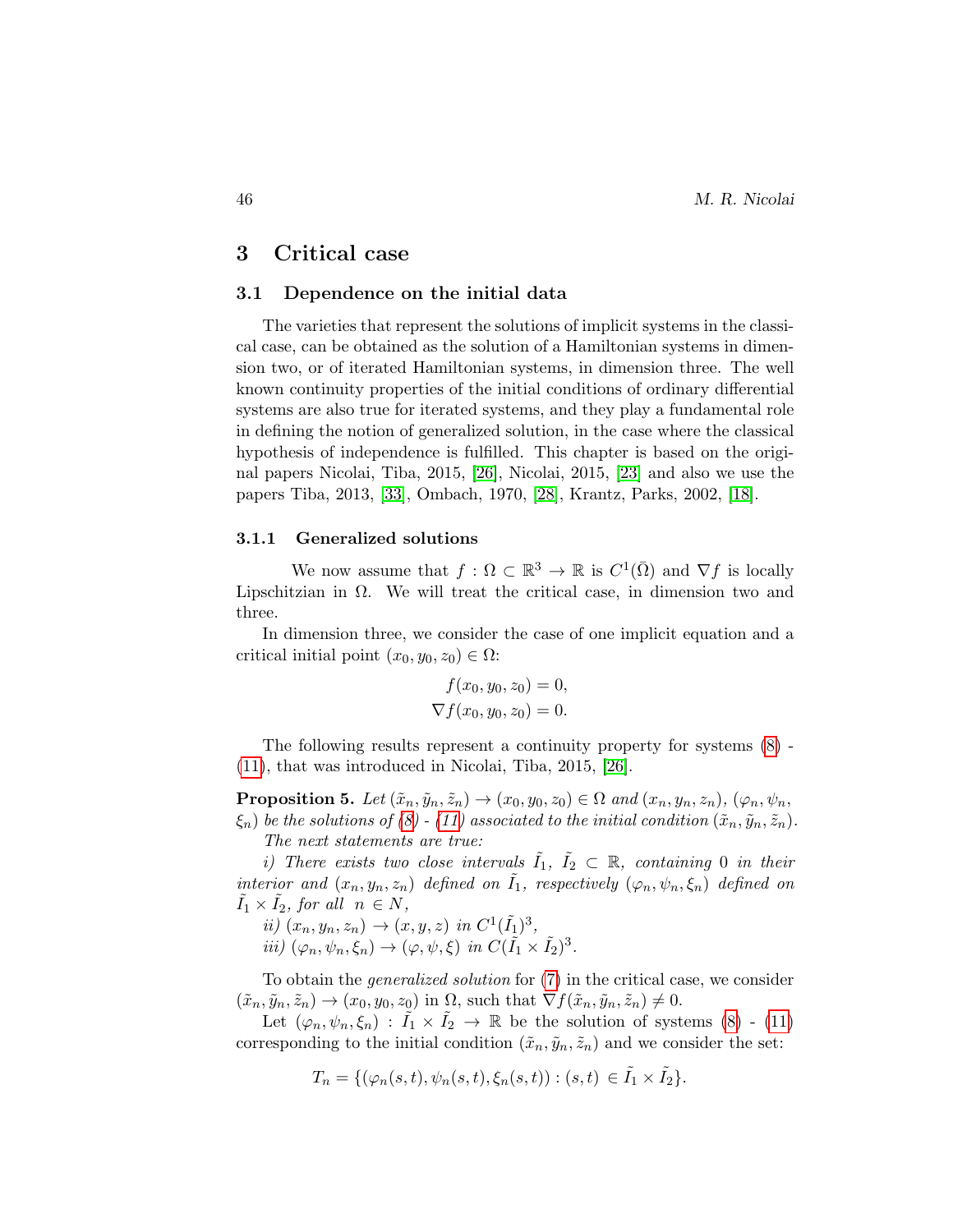$T_n \subset \mathbb{R}^3$  is a compact subset since  $\tilde{I}_1$ ,  $\tilde{I}_2$  are compact intervals,  $T_n \subset \Omega$ bounded, for all  $n \in \mathbb{N}$ , since  $\Omega$  is bounded. On a subsequence, denoted by n, we have:  $T_n \to T_\alpha$  in the Hausdorff-Pompeiu metric, Tiba, 2013, [\[33\]](#page-17-0), Neittaanmaki, Sprekels, Tiba, 2006, [\[22\]](#page-16-7), where  $T_{\alpha}$  is some compact in  $\mathbb{R}^3$  $(\alpha \text{ being a notation for the subsequence}).$ 

We can now introduce the following definition, as in Nicolai, Tiba, 2015, [\[26\]](#page-16-2).

**Definition 1.** We define the local generalized solution of equation  $(7)$  as the set:

$$
T=\cup_{\alpha\in\Lambda}T_\alpha,
$$

where  $\Lambda$  is the family of all sequences and subsequences satisfying this properties.

**Proposition 6.** We have  $(x_0, y_0, z_0) \in T$  and for any  $(\tilde{x}, \tilde{y}, \tilde{z}) \in T$ , it results that  $f(\tilde{x}, \tilde{y}, \tilde{z}) = 0$ .

Numerical examples are presented in Nicolai, Tiba, 2016, [\[27\]](#page-16-8).

## 3.2 An algorithm for the computation of the generalized solution for implicit systems

We study the approximation of the solution for the implicit function systems, in the critical case. The method we will use is based on iterative systems of ordinary differential equations, to obtain the solution in parametric form.

Similar algorithms may be formulated for general implicit systems, but in this paper we consider just the scalar case and for  $d = 2$  or  $d = 3$ . We present the steps of the algorithm that was introduced in Nicolai, 2015, [\[23\]](#page-16-4).

#### Algorithm 3.3.1

Step 1: We choose  $\varepsilon > 0$  and a division of a neighborhood of the initial condition, of dimension  $\varepsilon$ . For this neighborhood, one can consider a sphere or a cube of "dimension"  $\varepsilon > 0$  and we divide it in k parts.

Step 2: For each of the divisions we take one point that we will take as the initial condition of the differential system [\(3\)](#page-2-0) in dimension two and for  $(8)$  -  $(11)$ , in dimension three.

Step 3: For the next step we divide the neighborhood in 2k parts or we can consider a smaller neighborhood, for example by taking the dimension of the sphere / cube  $\varepsilon/2$ .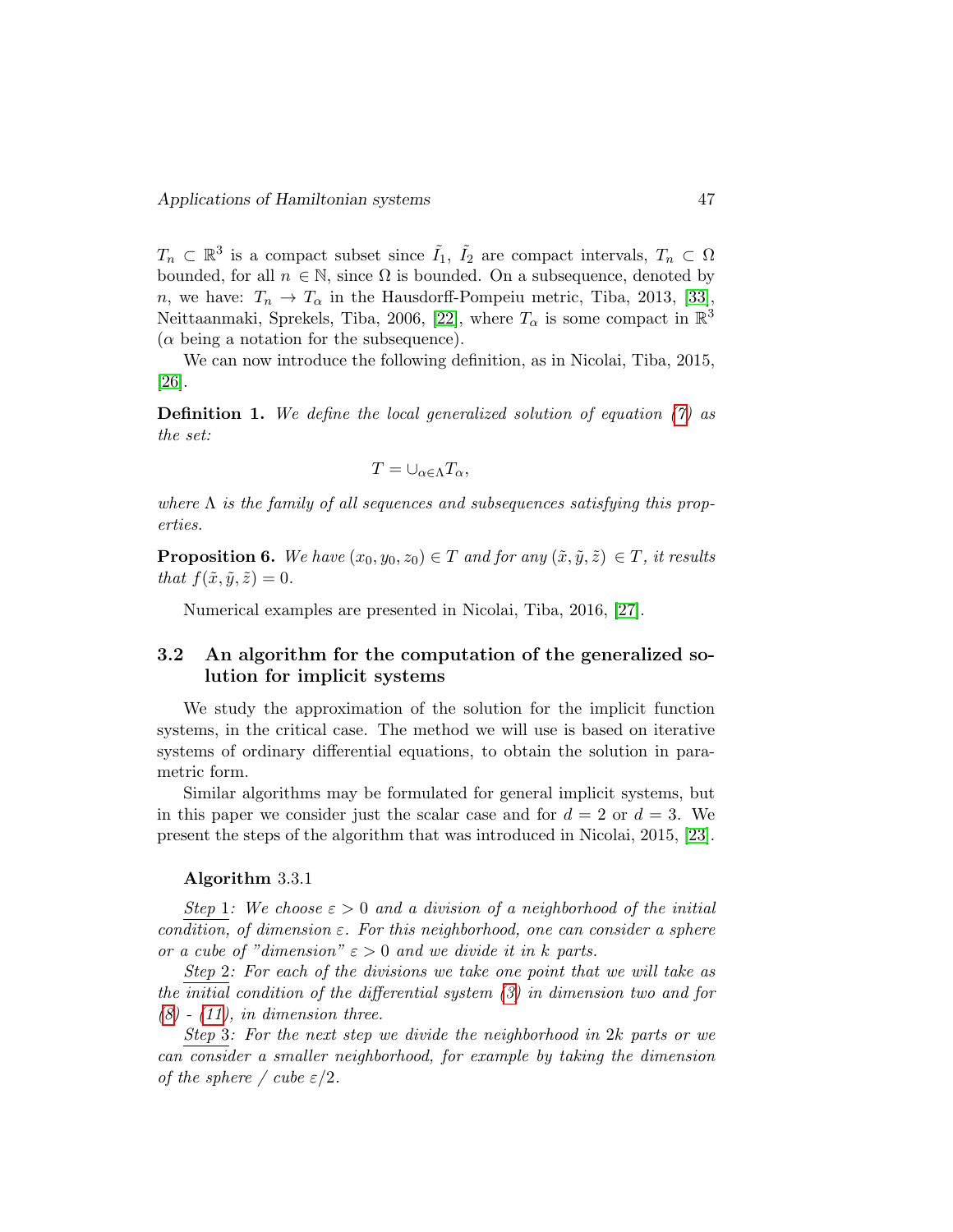Step 4: We again compute the approximate solutions for  $(3)$  or  $(8)$ . [\(11\)](#page-3-2) for the new chosen neighborhood.

Step 5: After two consecutive iterations, we compute the Hausdorff-Pompeiu distance between the new solutions. We limit the obtained solution to a neighborhood of the initial condition, that we fix from the beginning.

Step 6: We compare the obtained Hausdorff-Pompeiu distance with a certain value, that we also fix from the beginning, and if it is grater that this tolerance, we return to Step 3. If not, we end the algorithm.

For the stopping criterion one can use different conditions. For example, we can also fix from the beginning a maximum number of iterations.

# 4 Applications in analysis

In Chapter 4 we present applications of the implicit parametrization method in analysis, Nicolai, 2015, [\[24\]](#page-16-3). We discuss the Lagrange equation combining our methodology with a method from Mirică, 1989,  $[21]$ ,  $\S$  1.6.

## 4.1 Implicit differential equations

In this section we study the Lagrange differential equation using the implicit parametrization method.

For this we consider the next Lagrange equation [\(15\)](#page-7-0), Barbu, 1985, [\[2\]](#page-14-0), Mirică, 1989, [\[21\]](#page-16-9):

<span id="page-7-0"></span>
$$
x = ta(x') + b(x'),
$$
\n(15)

where  $a(\cdot), b(\cdot) \in C^1(\mathbb{R})$  and the initial condition [\(16\)](#page-7-1):

<span id="page-7-1"></span>
$$
x(t_0) = x_0. \tag{16}
$$

We use the implicit parametrization method, Nicolai, 2015, [\[24\]](#page-16-3), introduce the notation  $x' = y$  and we look for a parametrization for the solution of the equation:

$$
f(t, x, y) = 0,\t(17)
$$

where

$$
f: \mathbb{R}^3 \to \mathbb{R}, \ f(t, x, y) = x - ta(y) - b(y), \ f(t_0, x_0, y_0) = 0.
$$
 (18)

After laborious calculus, that can be consulted in Nicolai, 2015, [\[24\]](#page-16-3), and using a result from Mirica, 1989, [\[21\]](#page-16-9), we get a linear differential equation, which we can solve. We obtain the following solution (in parametric form):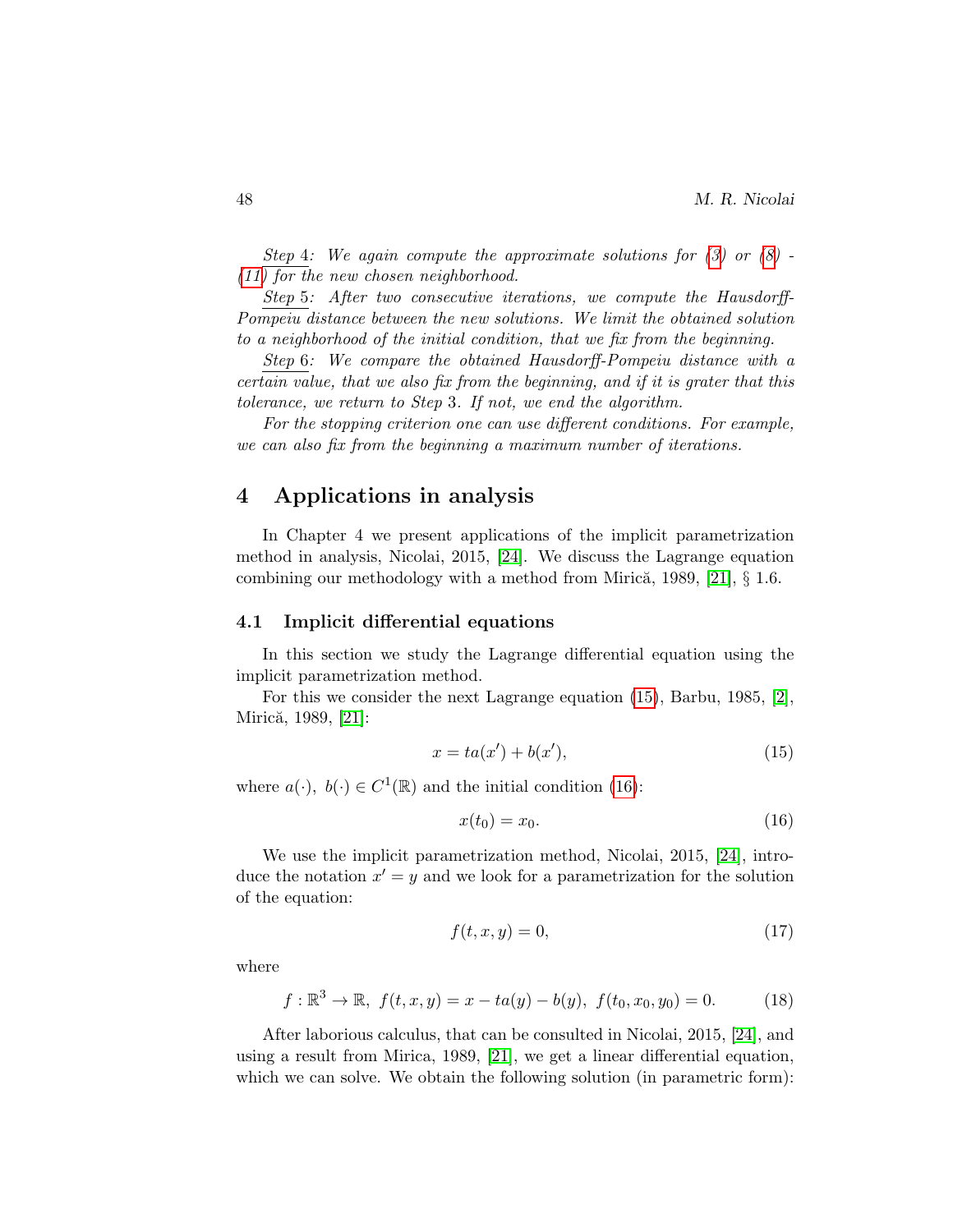$$
t(\theta) = exp\left(\int_0^{\theta} a' \left(A^{-1}(\tau + A(y_0))\right) d\tau\right) \left((t_0 - s(\theta)).
$$
  

$$
+ \int_0^{\theta} b' \left(A^{-1}(\tau + A(y_0))\right) exp\left(-\int_0^{\tau} a' \left(A^{-1}(l + A(y_0))\right) dl\right) d\tau\right)
$$
  

$$
x(\theta) = (t_0 - s(\theta))a(y_0) + b(y_0),
$$
  
where  $A(r) = -\int_0^r \frac{1}{a(\tau)} d\tau$  is a notation.

## 4.2 A variational approach

In the second section of this chapter, we refer to the bidimensional case:

<span id="page-8-0"></span>
$$
g(x, y) = ct.
$$
\n<sup>(19)</sup>

and we solve [\(19\)](#page-8-0) using a variational argument.

We introduce the Lagrangian:

$$
L(x, u) = \sup_{y \in \mathbb{R}} \{ uy - g(x, y) \}.
$$

and we use the correspondence between the Hamiltonian and the associated convex Lagrangian, Barbu, Precupanu, 1978, [\[3\]](#page-14-1):

$$
g(x, y) = \sup_{u \in \mathbb{R}} \{ uy - L(x, u) \}.
$$

Using this, we associate a minimization problem for [\(19\)](#page-8-0):

<span id="page-8-1"></span>
$$
\min_{q \in A} \int_0^T L(q(t), q'(t))dt.
$$
\n(20)

We demonstrate that by solving problem [\(20\)](#page-8-1) for the Lagrangian, we solve the implicit function problem [\(19\)](#page-8-0). So, the implicit function problem can be solved by minimization, at least for some level lines.

For this demonstration, see Nicolai, 2015, [\[24\]](#page-16-3).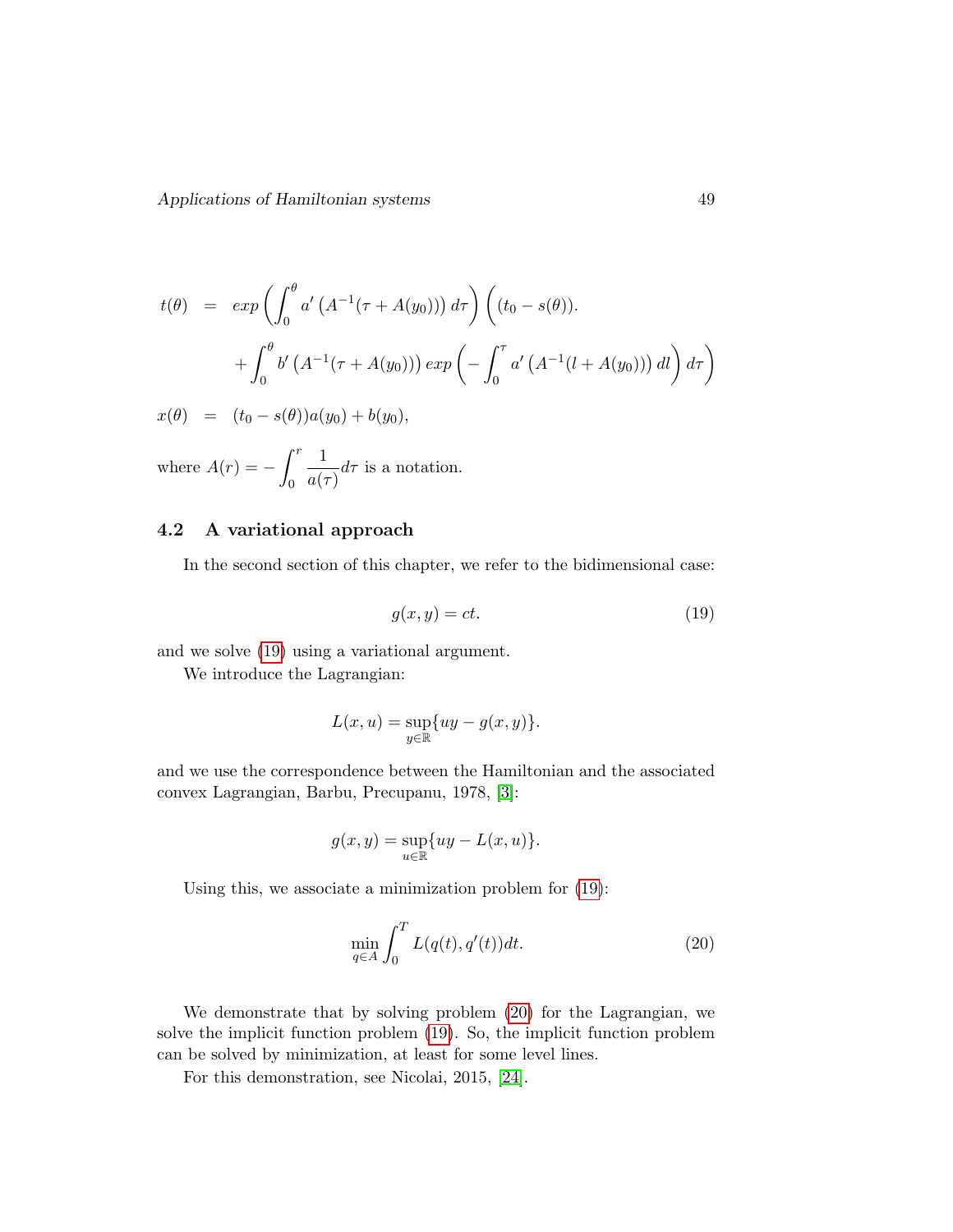# 5 Applications in optimization

In this chapter we use iterated Hamiltonian systems in the case of nonlinear programming, with restrictions. We will solve the equality constraints and reduce the dimension of the minimization problem, Nicolai, 2016, [\[25\]](#page-16-10). This method can be applied in the critical case too and we quote Tiba, 2018, [\[34\]](#page-17-5).

# 5.1 A problem in  $\mathbb{R}^6$ , Stuber et al., 2015, [\[32\]](#page-17-6)

In the first section we consider a problem in  $\mathbb{R}^6$ , that was studied in M. D. Stuber, J. K. Scott, P. I. Barton, 2015, [\[32\]](#page-17-6) and has applications in chemistry. We use the implicit parametrization method to obtain the solution of this problem:

We have  $Z \subset \mathbb{R}^3$  and  $P \subset \mathbb{R}^3$ . Consider the objective function f:  $Z \times P \to \mathbb{R}$ :

$$
f(z,p) = \sum_{j=1}^{3} \left( [a_j(p_j - c_j)]^2 + \sum_{i \neq j} a_j(p_i - c_i) -5 \left( (j-1)(j-2)(z_2 - z_1) + \sum_{i=1}^{3} (-1)^{i+1} z_j \right) \right)^2,
$$
\n(21)

where  $a_i$ ,  $c_i$ ,  $i = 1, 2, 3$  $i = 1, 2, 3$  $i = 1, 2, 3$  are fixed constants, given in Table 1 and the equality constraints are:

$$
h_1(z, p) = 10^{-9} (e^{38z_1} - 1) + p_1 z_1 - 1.6722z_1 + 0.6689z_3 - 8.0267 = 0,
$$
  
\n
$$
h_2(z, p) = 1.98 \cdot 10^{-9} (e^{38z_2} - 1) + 0.6622z_1 + p_2 z_2 + 0.6622z_3 + 4.0535 = 0(22)
$$
  
\n
$$
h_3(z, p) = 10^{-9} (e^{38z_3} - 1) + z_1 - z_2 + p_3 z_3 - 6 = 0.
$$

|       | $i=1$    | $i=2$   | $i=3$ |
|-------|----------|---------|-------|
| $a_i$ | 37, 3692 | 18,5805 | 6.25  |
| $c_i$ | 0.602    | 1.211   | 3.6   |

<span id="page-9-0"></span>Table 1: constants

Using our method, we get better results than the ones obtained in M. D. Stuber, J. K. Scott, P. I. Barton, 2015, [\[32\]](#page-17-6), but for that we extended the searching region, so there is no contradiction. See Nicolai, 2016, [\[25\]](#page-16-10).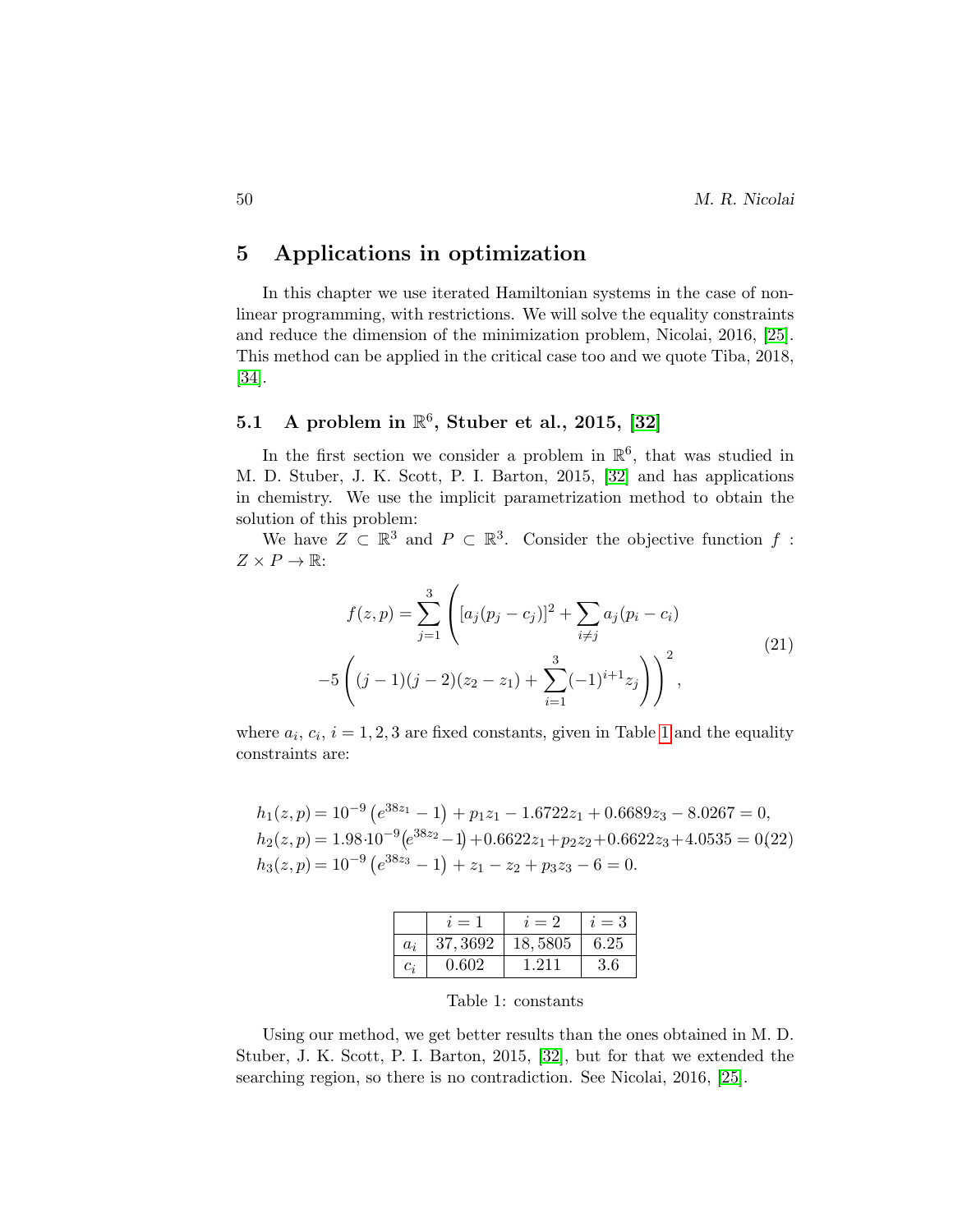## 5.2 Problems in higher dimension

In this section we study problems in higher dimension. We give numerical examples for minimization problems in dimension 12 and 50, but this method can be extended for higher dimensions too. We also compare our results with the ones obtained with MultiStart routine from MATLAB. In every case, the implicit parametrization method offers us better results.

A very important observation is that this minimization method works very well for problems with many restrictions, because using them, we reduce the number of iterated Hamiltonian systems that need to be solved.

We now give an example from Nicolai, 2016, [\[25\]](#page-16-10).

**Example 1.** In  $\mathbb{R}^{12}$  we consider the problem:

$$
\min f(x),\tag{23}
$$

where

$$
f(x) = x_1 + x_2 + x_3 + x_4 + x_5 + x_6 + x_7 + x_8 + x_9 + x_{10} + x_{11} + x_{12}
$$
  
or  

$$
f(x) = x_1^2 + 3x_2 + x_3 + x_4x_5 + x_6 + x_7^3 + x_8 + x_9 - x_{10}x_{11} + x_{12},
$$

with ten equality constraints:

$$
F_1(x) = x_1 - x_{11}x_{12} = 0,
$$
  
\n
$$
F_2(x) = 2x_1^2 - x_2 - x_{11}^2x_{12} = 0,
$$
  
\n
$$
F_3(x) = x_1^2 - x_2 - x_3 + x_{11}x_{12} = 0,
$$
  
\n
$$
F_4(x) = 2x_1 - x_2 - x_3 + x_4 + x_{11}^2x_{12} = 0,
$$
  
\n
$$
F_5(x) = x_1^3 + x_2 - x_3 + 3x_4 - x_5 - 3x_{11}x_{12} = 0,
$$
  
\n
$$
F_6(x) = x_1^3 + x_2^2 + x_3 + x_5 - x_6 - x_{11}^2 - 2x_{12} = 0,
$$
  
\n
$$
F_7(x) = x_1 - x_2^3 - x_4 + x_5 - x_7 + x_{11}x_{12} = 0,
$$
  
\n
$$
F_8(x) = x_1 - x_3^3 - 2x_5 + x_7 - x_8 + x_{11}^2 + x_{12}^2 = 0,
$$
  
\n
$$
F_9(x) = -x_2 + x_3^3 - x_4 + 3x_6 - x_7 - x_9 - x_{11} + x_{12}^2 = 0,
$$
  
\n
$$
F_{10}(x) = x_1^3 + x_3^2 - x_4^2 + 2x_6 - x_7 - 3x_8 + x_9 - x_10 + x_{11}^3 - x_{12}^2 = 0,
$$

We choose the initial condition  $x^0 = [1, 1, 1, 1, 1, 1, 1, 1, 1, 1, 1, 1]$  and using the implicit parametrization method, we get the following solution: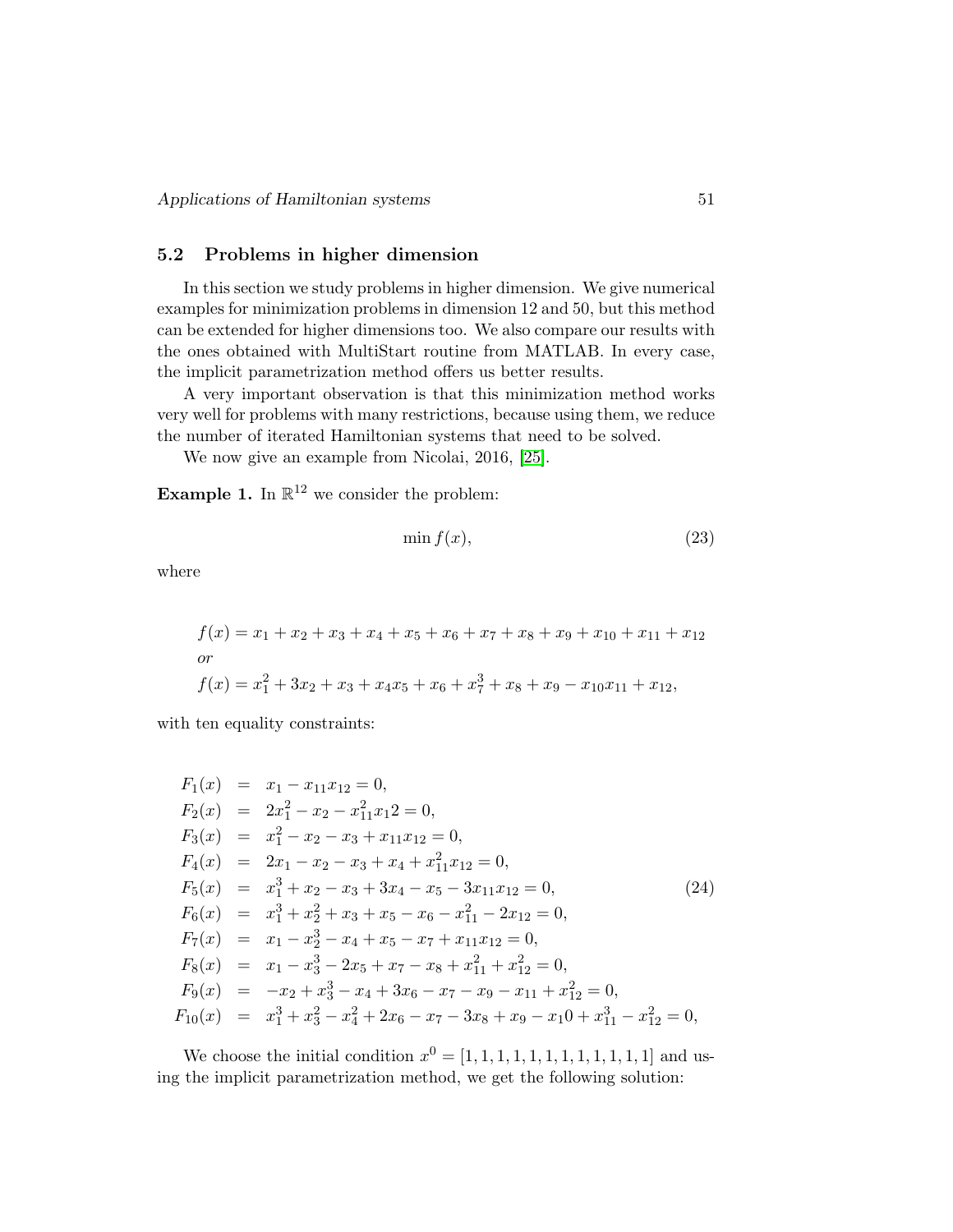min  $f(x) = -1.5988 \cdot 10^{10}$ , that is obtained for  $x = [-2.4967 \cdot 10^{13}, 6.0715 \cdot$  $10^{18}$ ,  $-2.4967 \cdot 10^{13}$ ,  $-2.4967 \cdot 10^{13}$ ,  $2.4964 \cdot 10^{13}$ ,  $3998$ ,  $-5.6136 \cdot 10^{-6}$ ,  $3.9960 \cdot$  $10^6$ ,  $-7.9879 \cdot 10^9$ ,  $-8.0039 \cdot 10^9$ ,  $1.2490 \cdot 10^{-16}$ ,  $-1999$ .

For more numerical examples we recommend Nicolai, 2016, [\[25\]](#page-16-10).

## 5.3 A polynomial / rational case

In this section, we present the Shekel problem, which was introduced in Shekel, 1971, [\[30\]](#page-17-7) and studied in many papers, for example Ali, Khompatraporn, Zabinsky, 2005, [\[1\]](#page-14-2), Lasserre, 2015, [\[20\]](#page-16-11).

We consider the Shekel problem:

<span id="page-11-0"></span>
$$
\min_{x} f(x) = -\sum_{i=1}^{n} \frac{1}{\sum_{j=1}^{m} (x_j - a_{ij})^2 + c_i},
$$
\n(25)

with  $m = 4$ , the constants  $a_{ij}$  și  $c_i$  given and with the following inequality constraints:

$$
0 \le x_j \le 10, \ \ j = 1, 2, \dots, m \}.
$$

This problem (and all of its variants) is studied for  $n = 5, 7$  and  $n = 10$ in the above mentioned papers (see also Dixon, Szegö, 1978,  $[11]$ ). It can be extended to  $n = 30$ , and it is called the Shekel Foxholes problem (Bersini, Dorigo, Langerman, Seront, Gambardella, 1996, [\[4\]](#page-15-12)).

In the next example we solve the Shekel problem with  $n = 10$ , for which we consider two extra equality constrains.

<span id="page-11-2"></span>**Example 2.** Let the Shekel problem [\(25\)](#page-11-0) with the constraints  $a_{ij}$  și  $c_i$  given in Table [2](#page-12-0) and with the restriction

<span id="page-11-1"></span>
$$
F_1 = x_1 x_2 - x_3 x_4 - 4x_1 - 3.5x_2 + 4x_3 + 3.5x_4 = 0,\t(26)
$$

$$
F_2 = 2x_2^2 - x_3^2 - x_4^2 = 0,\t\t(27)
$$

$$
0 \le x_j \le 10, \ \ j \in \{1, 2, 3, 4\},\tag{28}
$$

We choose the initial condition  $x^0 = [3.5, 3.5, 3.5, 3.5]$  and we observe that in  $x^0$ , both the equality constraints [\(26\)](#page-11-1), [\(27\)](#page-11-1) and the inequality constraints [\(28\)](#page-11-1) are satisfied. We calculate the value of the Jacobian in the initial condition: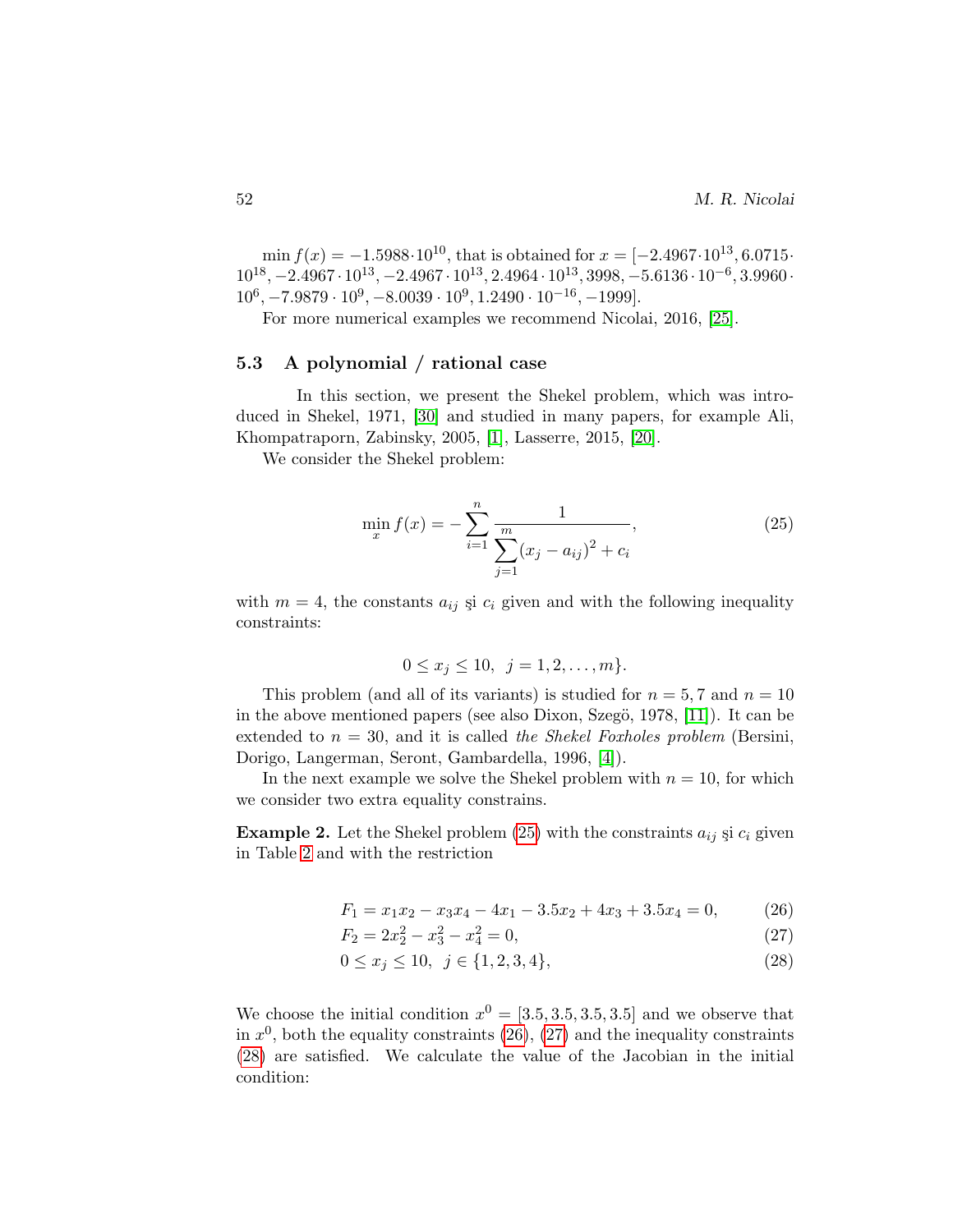| $\dot{\imath}$ | $a_{ij}$                       |                |                |                | $\mathfrak{c}_i$ |
|----------------|--------------------------------|----------------|----------------|----------------|------------------|
|                | 1<br>$\overline{\mathfrak{q}}$ | $\overline{2}$ | 3              | 4              |                  |
| 1              | 4                              | 4              | 4              | 4              | $0.1\,$          |
| $\overline{2}$ | 1                              | 1              | 1              | 1              | 0.2              |
| 3              | 8                              | 8              | 8              | 8              | 0.2              |
| 4              | 6                              | 6              | 6              | 6              | 0.4              |
| 5              | 3                              | 7              | 3              | 7              | 0.4              |
| 6              | $\overline{2}$                 | 9              | $\overline{2}$ | 9              | 0.6              |
| 7              | 5                              | 5              | 3              | 3              | 0.3              |
| 8              | 8                              | 1              | 8              | 1              | 0.7              |
| 9              | 6                              | $\overline{2}$ | 6              | $\overline{2}$ | 0.5              |
| 10             | 7                              | 3.6            | 7              | 3.6            | 0.5              |

<span id="page-12-0"></span>Table 2: Constants Example [2](#page-11-2)

<span id="page-12-1"></span>
$$
J = \frac{D(F_1, F_2)}{D(x_1, x_2)}(x^0) = 4x_2(x_2 - 4)/x^0 = -7 \neq 0,
$$
\n(29)

and we denote by  $A(x)$  the corresponding  $3 \times 3$  non-singular submatrix of the Jacobian [\(29\)](#page-12-1). So,  $det A(x) = 4x_2(x_2 - 4)$ . We solve the linear system:

$$
v_l(x) \cdot \nabla F_s(x) = 0, \ \ s = 1, 2, \ l = 1, 2,
$$

where the last two elements of  $v_l(x)$  are the rows of the matrix  $I_2 \cdot detA(x)$ and we obtain  $v_l(x) \in \mathbb{R}^4$ ,  $l = 1, 2$  in a neighborhood of  $x^0$ :

$$
v_1(x) = (4x_2x_4 - 16x_2 - 2x_1x_3 + 7x_3, 2x_2x_3 - 8x_3, 4x_2^2 - 16x_2, 0),
$$
  
\n
$$
v_2(x) = (-2x_1x_4 + 7x_4 + 4x_2x_3 - 14x_2, 2x_2x_4 - 8x_4, 0, 4x_2^2 - 16x_2).
$$

We form the following iterated differential systems, in which the right part is given by the vectors  $v_l(x)$ ,  $l = 1, 2$ :

$$
x'_1(t) = 4x_2(t)x_4(t) - 16x_2(t) - 2x_1(t)x_3(t) + 7x_3(t)
$$
  
\n
$$
x'_2(t) = 2x_2(t)x_3(t) - 8x_3(t)
$$
  
\n
$$
x'_1(0) = 3.5
$$
  
\n
$$
x'_2(0) = 3.5
$$
  
\n
$$
x'_2(0) = 3.5
$$
  
\n
$$
x_3(0) = 3.5
$$

<span id="page-12-2"></span>
$$
x_3'(t) = 4x_2^2(t) - 16x_2(t)
$$
  
\n
$$
x_3'(t) = 0
$$
  
\n
$$
x_2'(t) = 0
$$
  
\n
$$
x_3(0) = 3.5
$$
  
\n
$$
x_3(0) = 3.5
$$

$$
x_4'(t) = 0 \t\t x_4(0) = 3.5
$$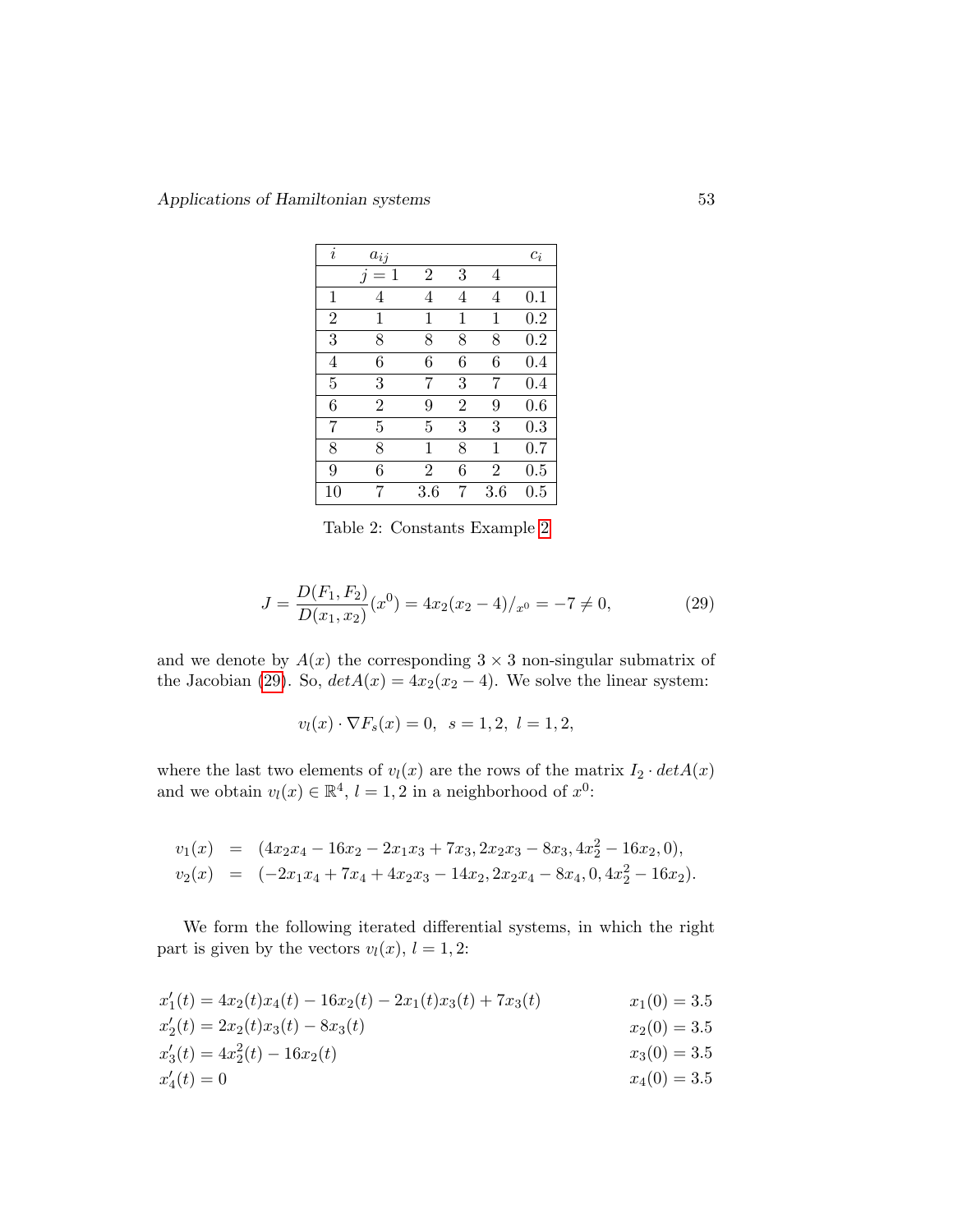$$
\dot{y}_1(s,t) = -2y_1(s,t)y_4(s,t) + 7y_4(s,t) + 4y_2(s,t)y_3(s,t) - 14y_2(s,t) \n\dot{y}_2(s,t) = 2y_2(s,t)y_4(s,t) - 8y_4(s,t), \n\dot{y}_3(s,t) = 0 \n\dot{y}_4(s,t) = 4y_2^2(s,t) - 16y_2(s,t) \n\begin{aligned}\ny_1(0,t) &= x_1(t) \ny_2(0,t) &= x_2(t) \ny_3(0,t) &= x_3(t) \ny_4(0,t) &= x_4(t)\n\end{aligned}
$$

We solve in order the iterated systems, using MATLAB by choosing the intervals of integration (for both systems)  $[-10, 10]$  and the steps 0.001, respectively 0.01. From all of the obtained solutions, we keep just the ones that verify the inequality constraints [\(28\)](#page-11-1). From all of this, we choose the one that offers the minimum value for the function.This way, we obtain the following result for the problem  $(25)$ ,  $(26)$ ,  $(27)$ ,  $(28)$ :

$$
f_{min} = -10.3707, x^* = [3.9837, 3.9899, 3.9740, 4.0044], time \approx 10 minutes,
$$

with the restrictions satisfied

$$
(F_1(x^*)) = -0.0070,
$$
  
\n
$$
(F_2(x^*)) = 0.0097,
$$
  
\n
$$
0 \le x_i^* \le 10, \ i = 1, 2, 3, 4.
$$

We see that the result is almost similar with the global minimum of the Sheckel problem,  $min = 10.5319$ , which is obtained for  $x_{min} = [4, 4, 4, 4]$ , see Ali, Khompatraporn, Zabinsky, 2015, [\[1\]](#page-14-2), Dixon, Szegö, 1978, [\[11\]](#page-15-11) (the difference is given by the approximation errors).

The implicit parametrization method offers a very efficient solution (the global solution) for the Shekel problem with some equality constraints added.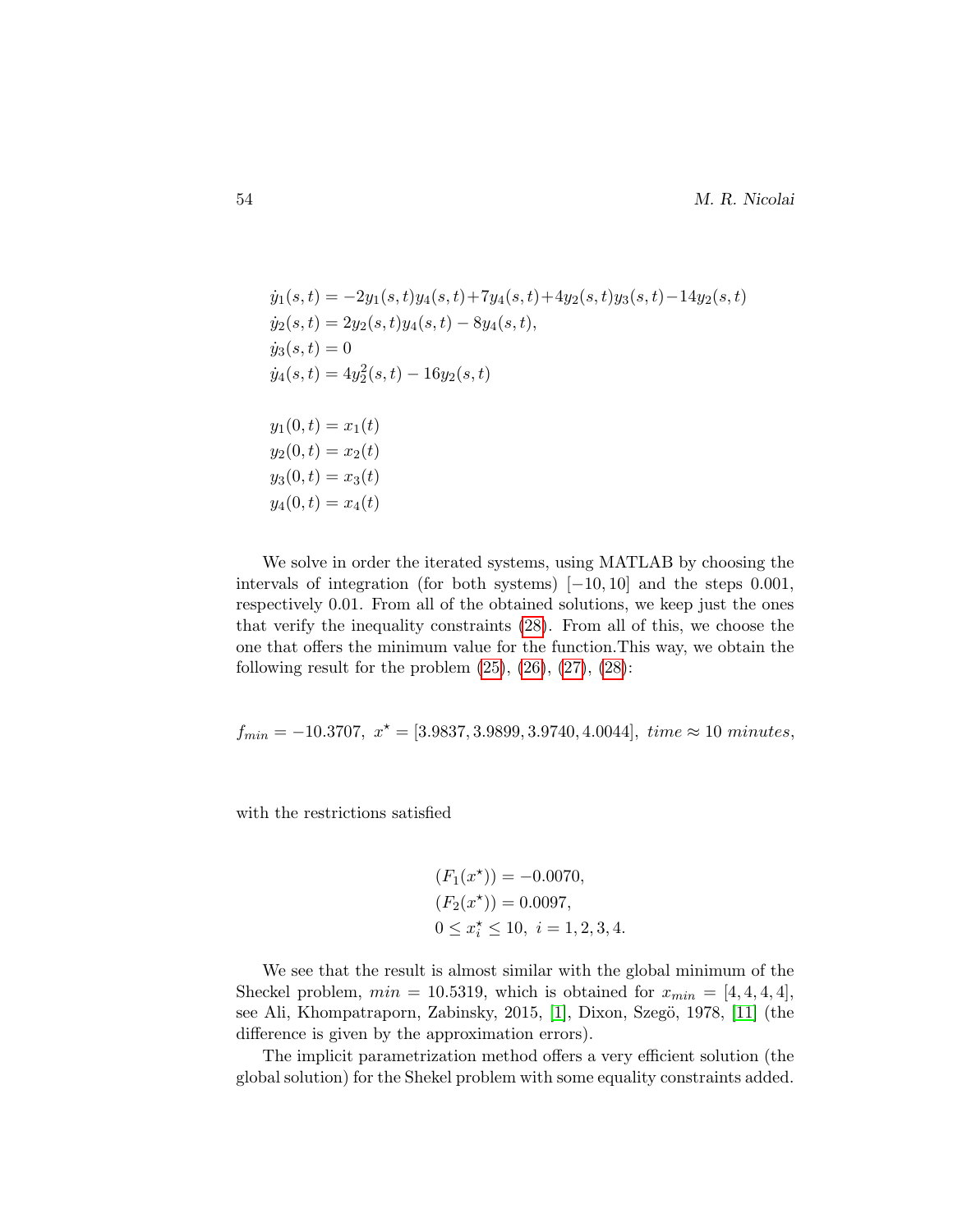

<span id="page-14-3"></span>Figure 1: The evolution of admissible set at three different "moments":  $x_1 = 3.5$ (white),  $x_1 = 3.7$  (red),  $x_1 = 3.9$  (magenta).

The same problem is studied in Lasserre, 2015, [\[20\]](#page-16-11), p. 160. The author changes the inequality restrictions with:

$$
\sum_{i=1}^{p} (x_i - 5)^2 \le 60,
$$
\n(30)

 $p = 5$  sau  $p = 10$ .

We observe that the above calculated solution also satisfies restriction [\(30\)](#page-12-2) and we obtain the same result.

If we consider  $x_1$  a time variable, we can represent the evolution of admissible curves (Figure [1\)](#page-14-3) (overlapped over the surface given by  $F_2 = 0$ ).

# References

- <span id="page-14-2"></span>[1] M. M. Ali, C. Khompatraporn, Z. B. Zabinsky: A Numerical Evaluation on Several Stochastic Algorithms on Selected Continuous Global Optimization Test Problems, Journal of Global Optimization, Springer, pp. 635 − 672, 2005.
- <span id="page-14-0"></span>[2] V. Barbu: Ecuații diferențiale, Ed. Junimea, Iași, 1985.
- <span id="page-14-1"></span>[3] V. Barbu, Th. Precupanu: Convexity and Optimization in Banach Spaces, Ed. Academiei, București, 1978.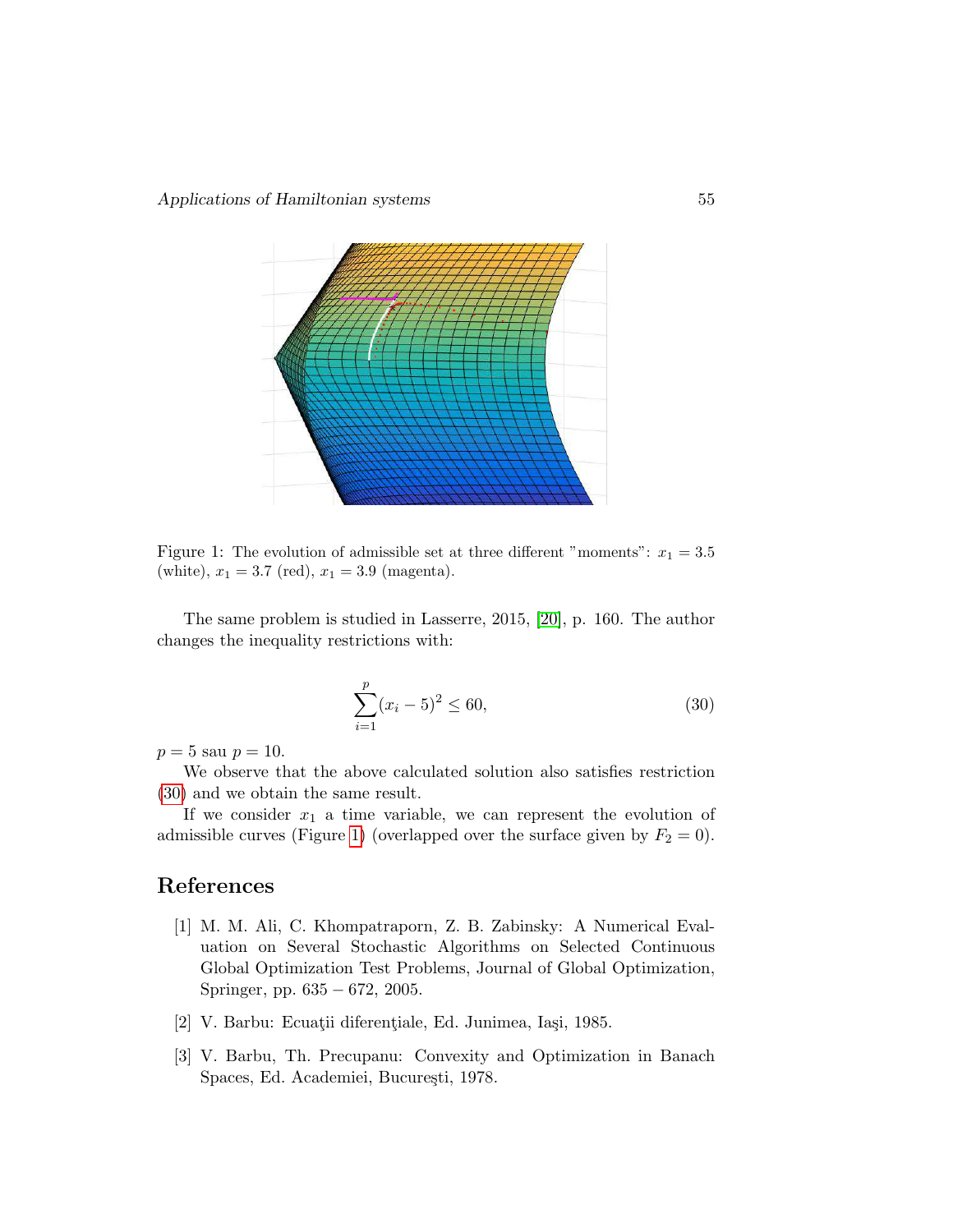- <span id="page-15-12"></span>[4] H. Bersini, M. Dorigo, S. Langerman, G. Seront, L. Gambardella: Result of the International Contest on Evolutionary Optimization (1st ICEO). In: Proceedings of the IEEE International Conference on Evolutionary Computation (ICEC), pp 611−615, IEEE Press, New York, 1996.
- <span id="page-15-3"></span>[5] H. C. Chang, W. He, N. Prabhu: The Analytic Domain in the Implicit Function Theorem, JIPAM, vol. 4, no. 1, 2003.
- <span id="page-15-8"></span>[6] F.H. Clarke: Optimization and nonsmooth analysis, John Wiley & Sons, New York, 1983.
- <span id="page-15-4"></span>[7] M. Cristea: A Note on Global Implicit Function Theorem, JIPAM, vol. 8, nr. 4, 2007.
- <span id="page-15-1"></span>[8] H. Diener, P. Schuster: Uniqueness, Continuity and the Existence of the Implicit Function Theorem, 6th Int. Conf. on Computability in Analysis, 2009.
- <span id="page-15-0"></span>[9] U. Dini: Analisi infinitesimale, Lezioni dettate nella R. Universit´a di Pisa, 1878.
- <span id="page-15-10"></span>[10] A. L. Dontchev, R. T. Rockafellar: Implicit Functions and Soultion Mappings, Springer, New York, 2009.
- <span id="page-15-11"></span>[11] L. Dixon, G. Szegö: Towards Global Optimization, Vol. 2, North Holland, New York, 1978.
- <span id="page-15-2"></span>[12] J. M. Holtzman: Explicit  $\varepsilon$  and  $\delta$  fot the Implicit Function Theorem, SIAM Review, vol. 12, nr. 2, pp. 284 − 286, 1970.
- <span id="page-15-9"></span>[13] L. Hurwicz, M. K. Richter: Implicit functions and diffeomorphisms without  $C^1$ , Adv. Math Econ., 5, pp. 65 – 96, 2006.
- <span id="page-15-5"></span>[14] D. Idczak: On Global Implicit Function Theorem and Its Applications to Functional Equations, DCDS-B, Vol. 19, nr. 8, 2014.
- <span id="page-15-6"></span>[15] D. Idczak: On Some Strengthening of the Global Implicit Function Theorem With an Application to a Cauchy Problem for an Integro-Differential Volterra System, Acta Mathematica Hungarica, Vol. 148, nr. 2, pp. 257 − 278, 2016.
- <span id="page-15-7"></span>[16] D. Idczak: On a Generalization of a Global Implicit Function Theorem, Advanced Nonlinear Studies, Vol. 16, nr. 1, pp. 87 − 94, 2016.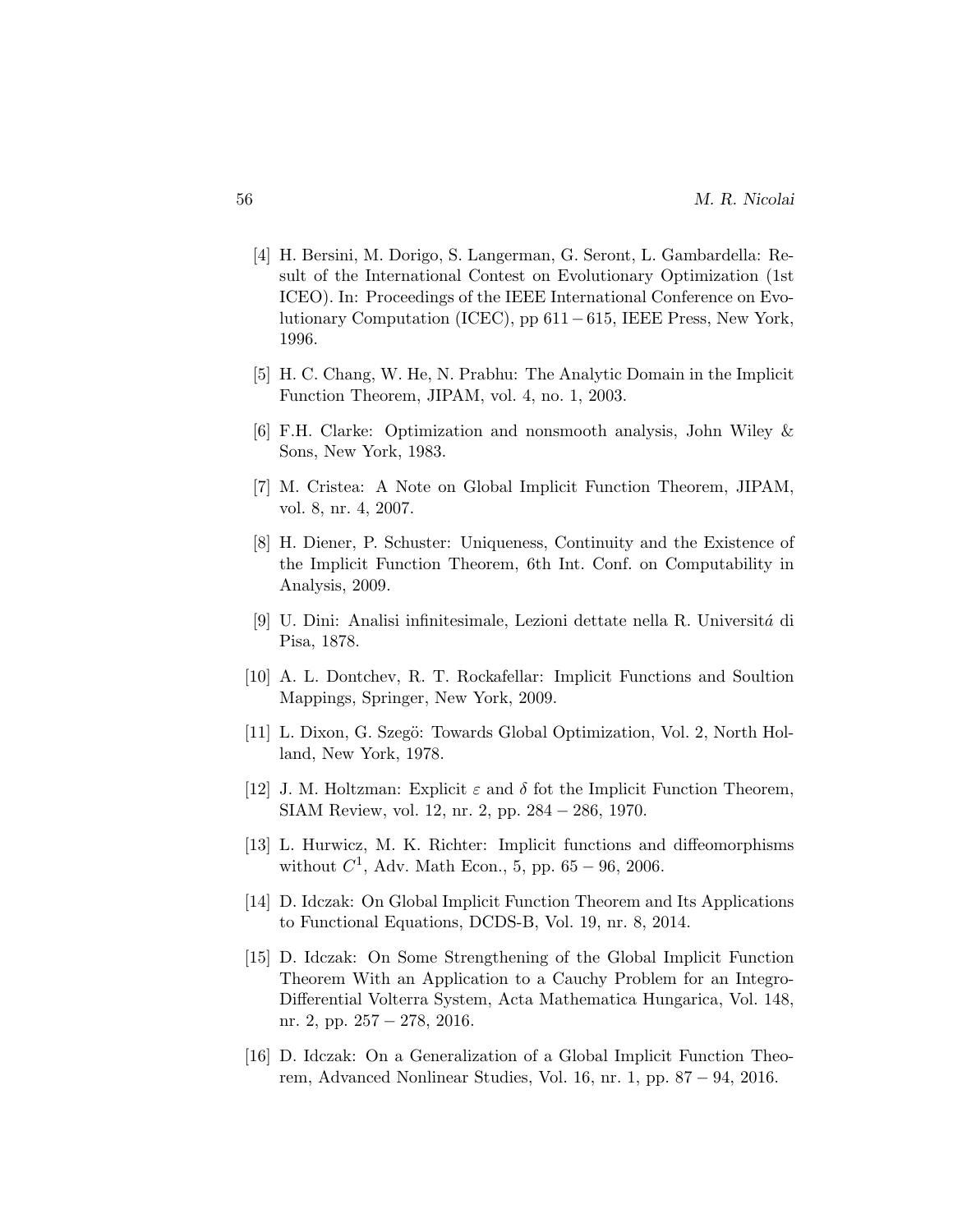- <span id="page-16-0"></span>[17] K. Jittorntrum: An Implicit Function Theorem, JOTA, 25(4), 1978.
- <span id="page-16-6"></span>[18] S. G. Krantz, H. R. Parks: The implicit functions theorem, Birkhäuser, Boston, 2002.
- <span id="page-16-1"></span>[19] S. Kumagai: An Implicit Function Theorem - Comment, JOTA, 31(2), pp. 285 − 288, 1980.
- <span id="page-16-11"></span>[20] J. B. Lasserre: An Introduction to Polynomial and Semi-Algebraic Optimization, Cambridge University Press, 2015.
- <span id="page-16-9"></span>[21] St. Mirică: Ecuatii diferențiale și cu derivate partiale, Universitatea din București, 1989.
- <span id="page-16-7"></span>[22] P. Neittaanmaki, J. Sprekels, D. Tiba: Optimization of Elliptic Systems. Theory and Applications, Springer Monographs in Mathematics, Springer, New York, 2006.
- <span id="page-16-4"></span>[23] M. R. Nicolai: An algorithm for solving implicit systems in the critical case, Ann. Acad. Rom. Sci. Ser. Math. Appl. Vol. 7, No. 2, pp. 310 − 322, 2015.
- <span id="page-16-3"></span>[24] M. R. Nicolai: Shape Optimization and The Implicit Parametrization Method. Applications, On Form and Pattern, C. Vasilescu, M.-L. Flonta, I. Crăciun (Eds.), Ed. Academiei Române, pp. 83 − 97, 2015.
- <span id="page-16-10"></span>[25] M. R. Nicolai: High Dimensional Applications of Implicit Parametrizations in Nonlinear Programming, Ann. Acad. Rom. Sci. Ser. Math. Appl. Vol. 8, No. 1, pp. 44 − 55, 2016.
- <span id="page-16-2"></span>[26] M. R. Nicolai, D. Tiba: Implicit functions and parametrizations in dimension three: generalized solution, DCDS-A vol. 35, no. 6, pp. 2701 − 2710, 2015, <doi:10.3934/dcds.2015.35.2701>.
- <span id="page-16-8"></span>[27] M. R. Nicolai, D. Tiba: Implicit parametrizations and applications, Springer International Publishing AG 2016, L. Bociu et al. (Eds.): CSMO 2015, IFIP 494, pp. 390 − 398, [DOI:10.1007/](DOI: 10.1007/978-3-319-55795-3_37) [978-3-319-55795-3\\_37](DOI: 10.1007/978-3-319-55795-3_37), 2016.
- <span id="page-16-5"></span>[28] J. Ombach: Continuous Dependence in the Implicit Function Theorem, Z. N. Univ. Jagiellonskiego, vol. DXXX, Prace Mat. 21, pp. 123 − 131, 1970.